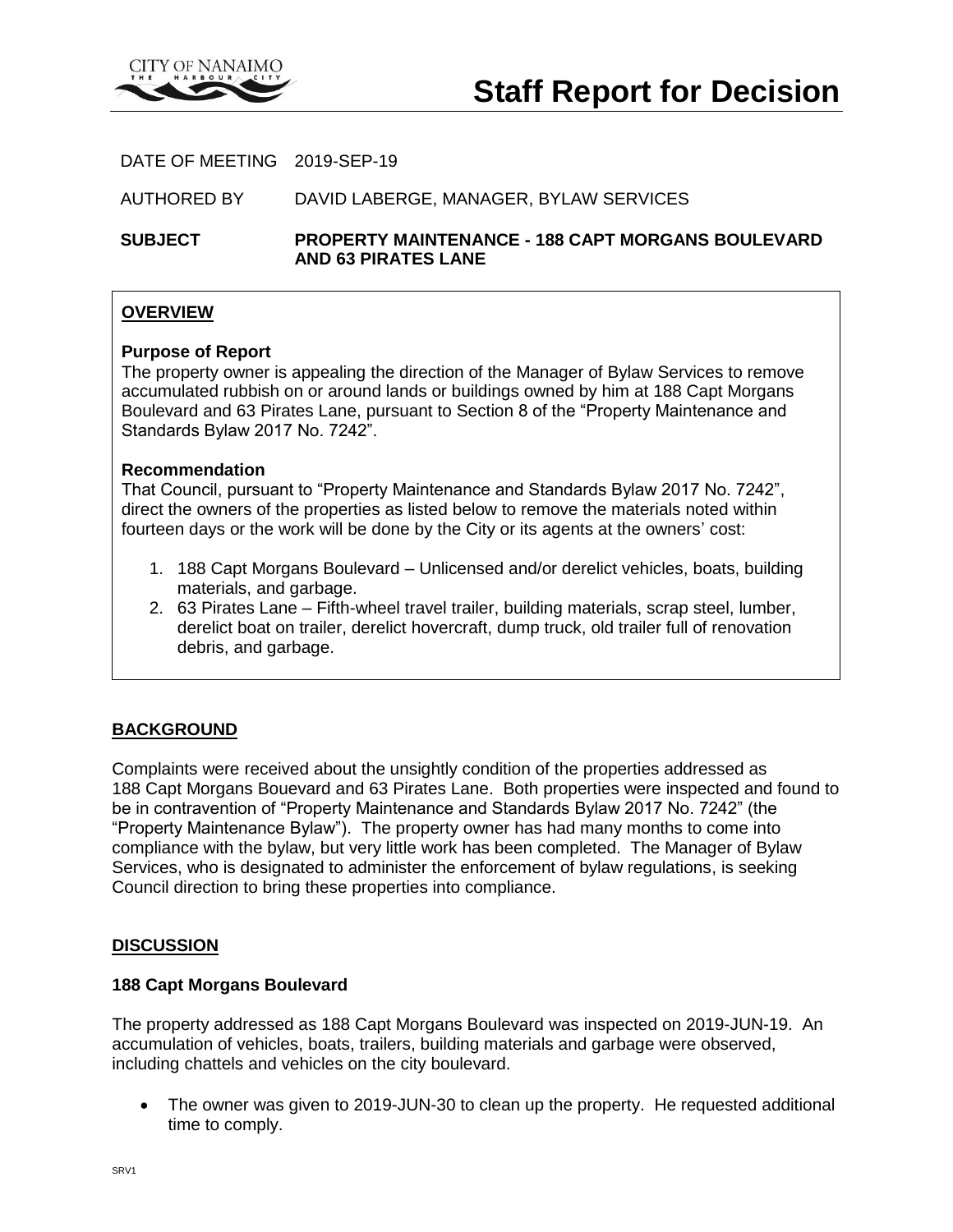

- A letter was sent to the owner on 2019-JUL-11 advising the property would have to be cleaned up in compliance with the Property Maintenance Bylaw by 2019-AUG-02 or the City would complete the work at his cost.
- On 2019-JUL-23, the owner contacted the City by e-mail requesting to appear as a delegation before Council to appeal the direction.
- On 2019-AUG-07, a couple identifying as co-owners of the property contacted Bylaw Services Staff. They advised they were unaware the property had fallen into such a state of disrepair and requested assistance in compelling the owner to comply with the bylaw. They were informed they could request to speak as a delegation when the appeal was heard by Council.

# **63 Pirates Lane**

The property addressed as 63 Pirates Lane was inspected on 2019-JUN-19. An accumulation of building materials, scrap steel, lumber, appliances, a derelict boat on trailer, derelict hovercraft, older dump truck, and an old trailer full of debris were observed. There was also evidence of a fifth-wheel trailer being unlawfully occupied on the property.

- The owner was given to 2019-JUN-30 to clean up the property. He requested additional time to comply.
- A letter was sent to the owner on 2019-JUL-11 advising the property would have to be cleaned up in compliance with the Property Maintenance Bylaw by 2019-AUG-02 or the City would complete the work at his cost.
- On 2019-JUL-23, the owner contacted the City by e-mail requesting to appear as a delegation before Council to appeal the direction.
- During a subsequent inspection of the property on 2019-AUG-15, an excavator was observed on site, with a large excavation and partially installed septic system. A Stop Work Order was served as no permit had been issued for installation of a septic system.
- An inspection 2019-AUG-23 found a sanitation pipe discharging into the open ground from the fifth-wheel trailer. The Ministry of Environment was notified.
- On 2019-SEP-03, a ticket was issued pursuant to the Property Maintenance Bylaw for allowing rubbish to collect as there was no significant improvement to the property.

# **OPTIONS**

1. That Council, pursuant to "Property Maintenance and Standards Bylaw 2017 No. 7242", direct the owners of the properties as listed below to remove the materials noted within fourteen days or the work will be done by the City or its agents at the owners' cost: